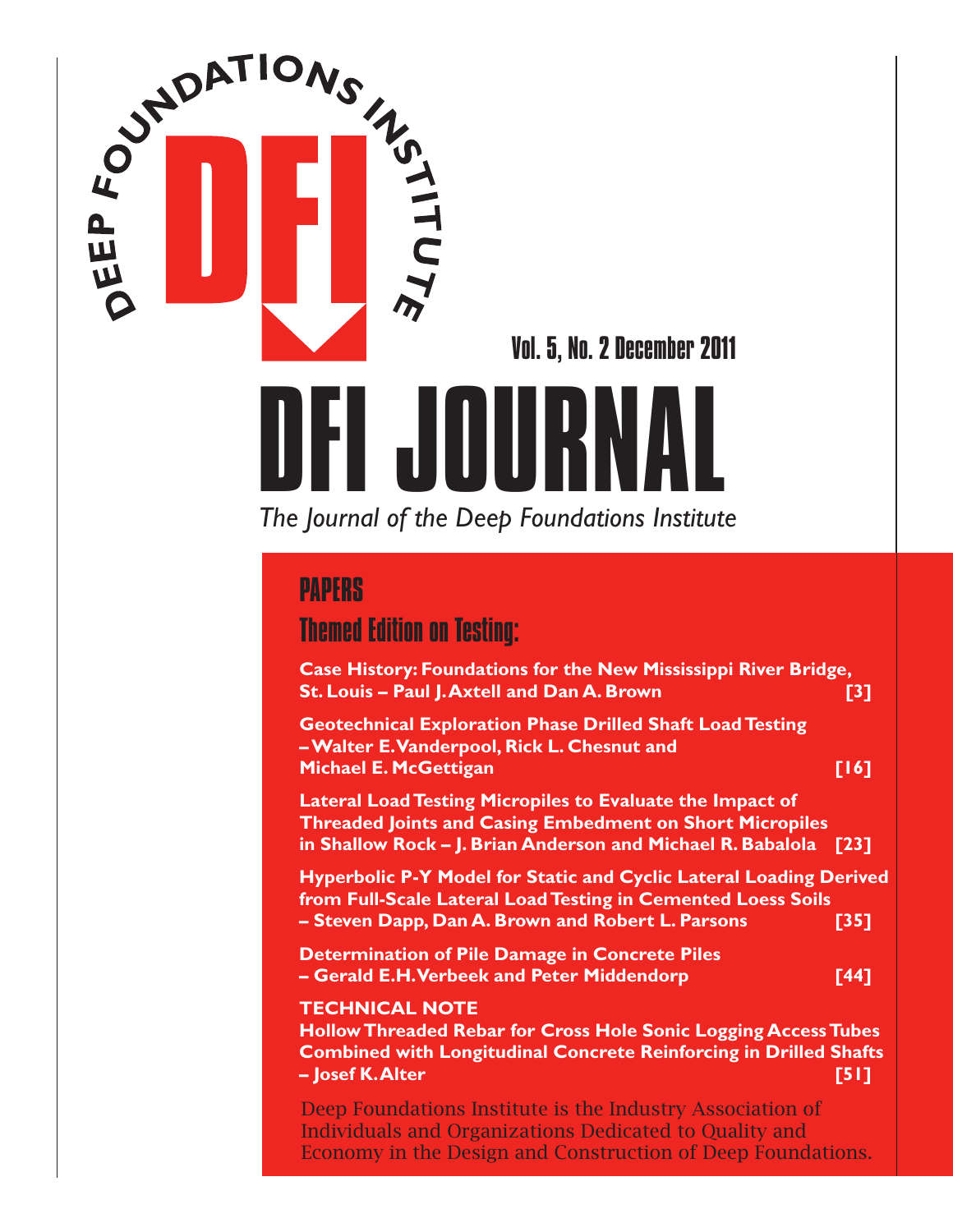# **Hyperbolic P-Y Model for Static and Cyclic Lateral Loading Derived from Full-Scale Lateral Load Testing in Cemented Loess Soils**

**Steven Dapp,** Dan Brown and Associates, Sequatchie, TN USA, Ph: (423) 718-8847, sdapp@danbrownandassociates.com

**Dan A. Brown,** Dan Brown and Associates, Sequatchie, TN USA

**Robert L. Parsons,** University of Kansas, Lawrence, KS USA

#### **ABSTRACT**

A new hyperbolic model for generating P-Y curves is developed for use in lateral analyses of cemented soils (a "C-Φ" soil with both cohesive intercept and friction angle), and includes degradation of the static loading soil response to model the effects of load cycling (repeated loading) with load cycle number. The p-y curves, for both static and cyclic loading, were derived from full-scale lateral test results conducted on a set of six drilled shafts in a loess deposit at the Kansas DOT test site. Values of the model parameters obtained from the load testing at this site are presented, as well as a discussion of the model parameters effect on the results such that the model may be rationally applied to other sites with C-Φ type soils. A step-by-step procedure is presented to illustrate the application of the model. Correlation of the model to the CPT cone tip resistance  $(q_c)$  from CPT testing is made, as this was found to be the most reliable; However, the model is applicable to other methods, both in-situ and laboratory, of assessing the soils strength.

#### **INTRODUCTION**

A deposit of loess, known as the Loveland Member, located on the northwest corner of I-435 and State Highway 32 in Wyandotte County, Kansas, was selected for its deep, uniform deposit of loess and deep groundwater table. The soil parameters are summarized, while a complete discussion of the origin and significant engineering properties of loessal soils, laboratory and in situ tests performed at the test site, and an evaluation of existing correlations for in-situ test data when applied to loess is contained in Parsons et al. (2009). Two pairs of 30 inch (762-mm) diameter shafts and one pair of 42-inch (1067-mm) diameter shafts (six shafts total) were tested simultaneously using a hydraulic jack acting between a shaft pair with both shafts fully instrumented. All shaft spacing was at approximately 12 ft (3.66 m) center-to-center. All shafts were approximately 47 feet (14.3 m) deep, and had 3.1 feet (0.95 m) of surface casing that extended to only a few inches below grade.

#### **SITE INVESTIGATION AND SOIL CONDITIONS**

A total of thirteen SPT borings (SPT) were made using a hollow stem auger and an automatic hammer. Undisturbed soil samples were obtained using 89 mm diameter Shelby tubes. Three cone penetration tests (CPT), two pressuremeter tests (PMT), and two continuous soil profiles were obtained (using an A.D. Bull Soil Sampler). All of these in-situ tests (except CPT-1) were performed in 2005, and were conducted within two days of the lateral load testing. Laboratory testing consisted of CU as well as UU triaxial compression tests, unconfined compression tests, direct shear tests (samples cut both parallel and perpendicular to the sampler tube axis), consolidation, collapse, and index property tests. A back-fit model of the pile behavior using the variety of soil strength data obtained (both in-situ and laboratory) to the measured pile performance led to the conclusion that the CPT testing provided the best correlation.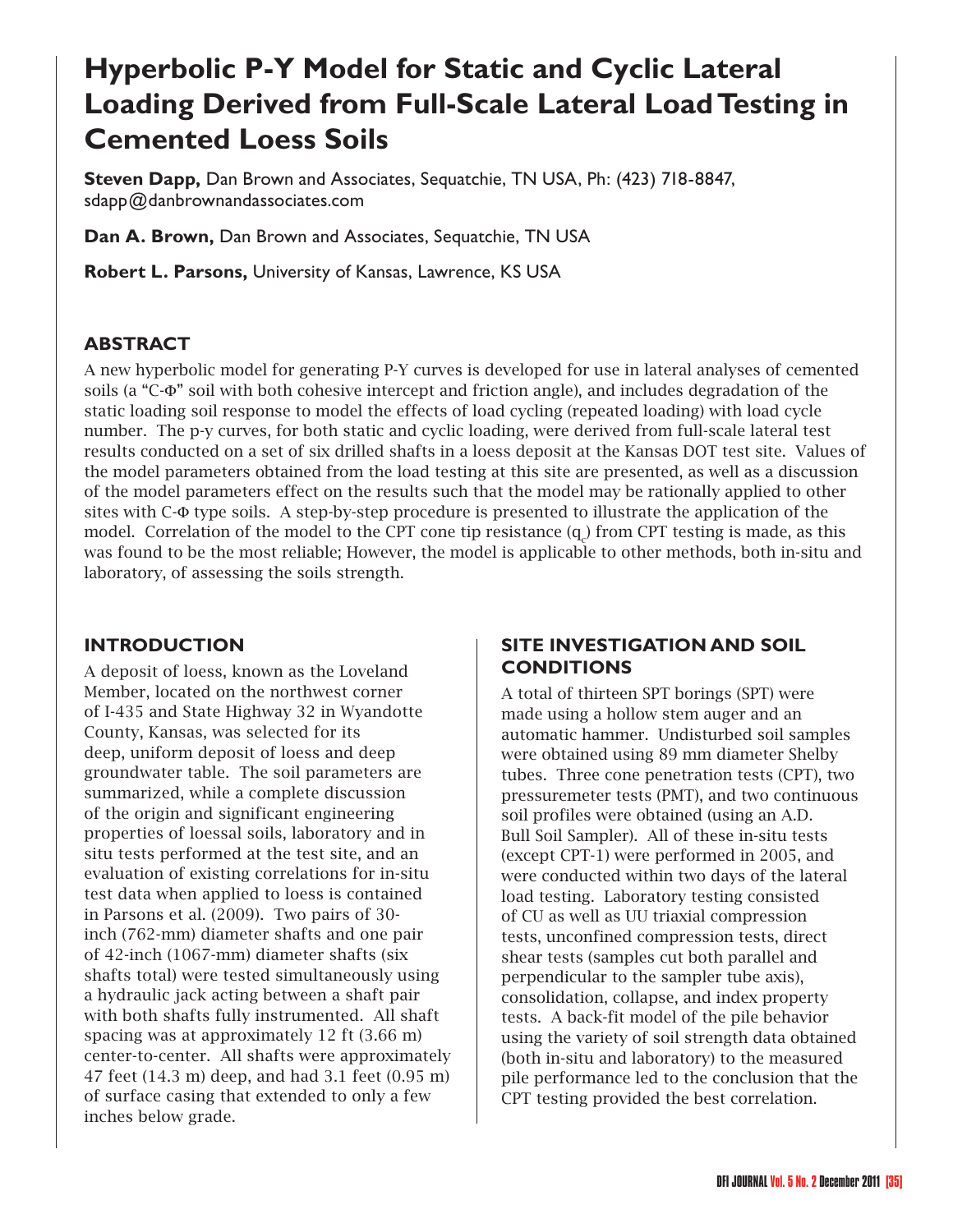Laboratory testing classified the soil as low plasticity clay (CL) from the ground surface to a depth of 4.9 meters (16 feet) and from 8.5 to 9.8 meters (28 to 32 feet) with a layer of non-plastic to low plasticity silt (ML) from 4.9 to 8.5 meters (16 to 28 feet). CPT 1 and 3 indicated a clay layer from the surface to a depth of approximately 2.7 to 3.7 m (9 to 12 feet), then alternating layers of silty sand, sandy silt, and clayey silt, while CPT 2 indicated a soil profile consisting of alternating layers of sand, clayey sand, gravely sand, all with no silt. Confirmation of CPT soil classification through sampling is recommended for areas with loess.

An idealized profile of cone tip resistance  $(\mathbf{q}_{\mathrm{c}}^{})$ with depth interpreted as an average from the CPT soundings performed between the static test shafts (8-9 June 2005). The cone tip resistance (q $_{\rm c}$ ) was reduced by 50% at the soil surface, and allowed to return to the full value at a depth equal to two pile diameters to account for the passive wedge failure mechanism exhibited near the ground surface, as is illustrated in Fig. 1. The idealized tip resistance (q $_{\rm c}$ ) values with depth were correlated to the model parameter of the Ultimate Soil resistance  $(P_{\text{no}})$  that can be provided by the soil at corresponding depths.



**[FIG. 1] Idealized Tip Resistance (q<sub>c</sub>) Profile form CPT Testing** 

Triaxial and direct shear testing showed a consistent increase in friction angle from approximately 20˚ near the ground surface to approximately 26˚ at a depth of 2.1 m (7 ft), while values calculated using correlations for CPT and SPT were consistently higher by nearly a factor of 2. Triaxial and direct shear testing also showed a decrease in cohesion from 35kPa (5 psi) near the ground surface to approximately 8 kPa (1 psi) at depth of 2.1 m

(7 ft). Elastic modulus data with depth from both in-situ (SPT, CPT, and PMT) and laboratory testing (UC, UU, CU) produced a trend line of modulus E(kPa) =  $5000 + 1300 \cdot$  [ Z – 4 ], where Z is the depth in meters. The pressuremeter values were high while the UC test values were low when compared with the trend of the other tests, while the values computed from CPT test results test had limited variability and reflected an intermediate value. A detailed presentation of the soil testing, both in-situ and laboratory, is presented in Parsons et al. (2009) along with an interpretation as to the accuracy and reliability of the parameters obtained.

#### **LATERAL LOAD TESTING**

Pairs of shafts were tested simultaneously to provide reaction for each other, with both shafts fully instrumented, using a hydraulic jack "pinned" between a shaft pair such that each shaft acted in a free-head condition, as seen in Fig. 2. A pair of 42-inch (1067-mm) diameter shafts and pair of 30-inch (762-mm) diameter shafts were statically tested; while a second pair of 30-inch diameter shafts was cyclically tested. A pair of LVDT's measured displacement at the top of each shaft relative to a beam that was simply supported at a distance away from the shafts being tested, and inclinometer soundings were made at select load increments to provide the deflected pile profile and depth to maximum moment. A load cell was placed inline with the hydraulic actuator, and a pressure transducer provided for a back-up to the load cell readings.



**[FIG. 2] Test Set-Up**

*Static Tests:* Load increments and decrements were sustained for duration of approximately 5 minutes, with the exception of the load increments with inclinometer soundings where the duration was approximately 20 minutes. The lateral loads were maintained near constant at load increments without inclinometer soundings; while the hydraulic pressure was locked off during an inclinometer sounding to better maintain the deflected pile shape with depth during the sounding. Displacement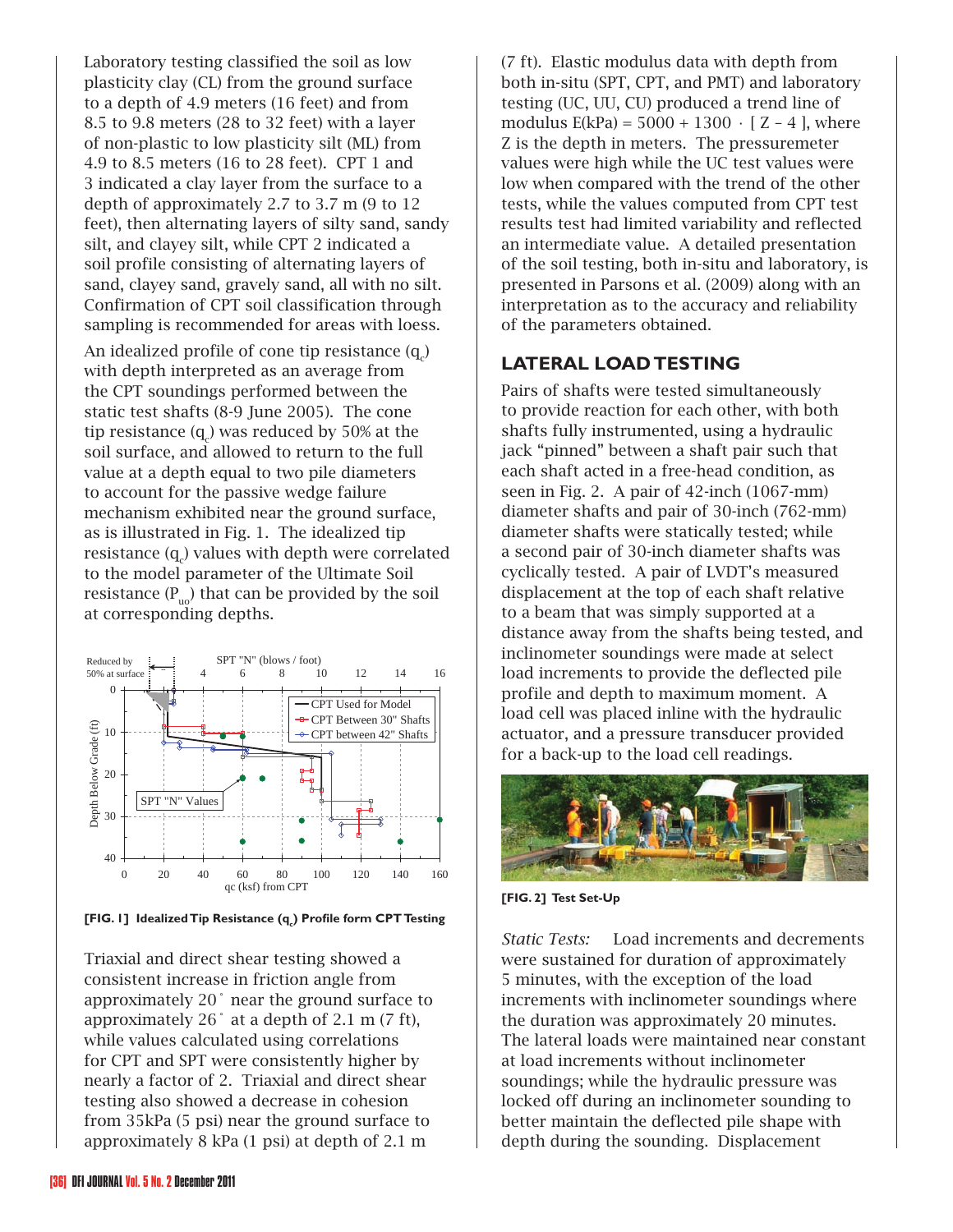reported at each LVDT is the average of measured values for the duration of each load increment. Lateral loads were applied to the 42 inch and 30-inch diameter static tests as shown in Table 1.

#### **[TABLE 1] Static Test Shaft Load Schedule**

| 42-inch Diam.    |                     | 30-inch Diam.    |                     |
|------------------|---------------------|------------------|---------------------|
| Load (kips)      | Inclin.<br>Sounding | Load (kips)      | Inclin.<br>Sounding |
| $\overline{0}$   | Yes                 | $\boldsymbol{0}$ | Yes                 |
| 18               |                     | 10               |                     |
| 33               |                     | 21               |                     |
| 49               |                     | 30               |                     |
| 62               |                     | 39               |                     |
| 78               |                     | 51               | Yes                 |
| 92               |                     | 59               |                     |
| 107              | Yes                 | 70               |                     |
| 123              |                     | 79               | Yes                 |
| 137              |                     | 90               |                     |
| 150              | Yes                 | 99               | Yes                 |
| 168              |                     | 110              |                     |
| 183              |                     | 120              |                     |
| 193              | Yes                 | 127              | Yes                 |
| 214              |                     | 113              |                     |
| 219              | Yes                 | 83               |                     |
| 165              |                     | 44               |                     |
| 113              |                     | $\theta$         | Yes                 |
| 60               |                     |                  |                     |
| $\boldsymbol{0}$ | Yes                 |                  |                     |

*Cyclic Tests:* There were a total of four load increments ("A" through "D") on the cyclic test shafts, with ten load cycles performed per load increment, as shown in Table 2. The lateral load was sized for each load increment such that the pile displacements would be greater than those of the previous load increment to the extent that effects of plastic soil deformation from the previous cycle would be largely negated. The lateral load for load cycles 1 and 10 were sustained for approximately 15 to 20 minutes to allow time for inclinometer soundings to be performed. The hydraulic pressure was locked off during an inclinometer sounding to

better maintain the deflected pile shape with depth. For the load cycles without inclinometer soundings (load cycles 2 through 9) the total cycle duration was approximately 1 minute, 2 minutes, 3.5 minutes, and 6.5 minutes for load increments "A" though "D", respectively. The load was reversed at the top of each load cycle to return the top of shaft to approximately the location that it was prior to testing.

| Load<br>Increm. | Load (kips) |       | Inclin.                        |
|-----------------|-------------|-------|--------------------------------|
|                 | Max.        | Min.  | Sounding                       |
|                 |             |       | Baseline                       |
|                 | 50          | $-15$ | at Load<br>Cycle's<br>1 and 10 |
| B               | 79          | $-25$ |                                |
| C               | 99          | $-30$ |                                |
|                 | 127         | -30   |                                |

#### **[TABLE 2] Cyclic Test Shaft Load Schedule**

#### **FORMULATION OF P-Y MODEL**

The measured lateral response in this series of load tests did not exhibit the severe degradation of lateral resistance at some specified displacement that is typically present in other p-y models for C-Φ soils, typically categorized as "silt" (Evans and Duncan, 1982). Additionally, this model generates a p-y response that is continuous and provides an efficient convergence with numerical programs, unlike many of the models in current use that have second order discontinuities. Additionally, the model correlates degradation of the p-y response with cycle number for cyclic loading, but still maintains a smooth hyperbolic curvature as was measured in the cyclic load tests.

The soil resistance per unit length of pile (P) is a simple definitive expression of the pile displacement  $(Y)$  and the secant modulus  $(E_s)$ at that displacement, shown in Equation 1. The initial modulus  $(E_i)$  is a simple definitive expression of the ultimate soil resistance expressed on a per unit length of pile basis  $(P_n)$ and the reference displacement  $(Y_i)$ , shown in Equation 2. Both relationships are illustrated in Fig. 3.

$$
P = E_s \cdot Y \tag{1}
$$

$$
E_i = \frac{P_u}{Y_i} \tag{2}
$$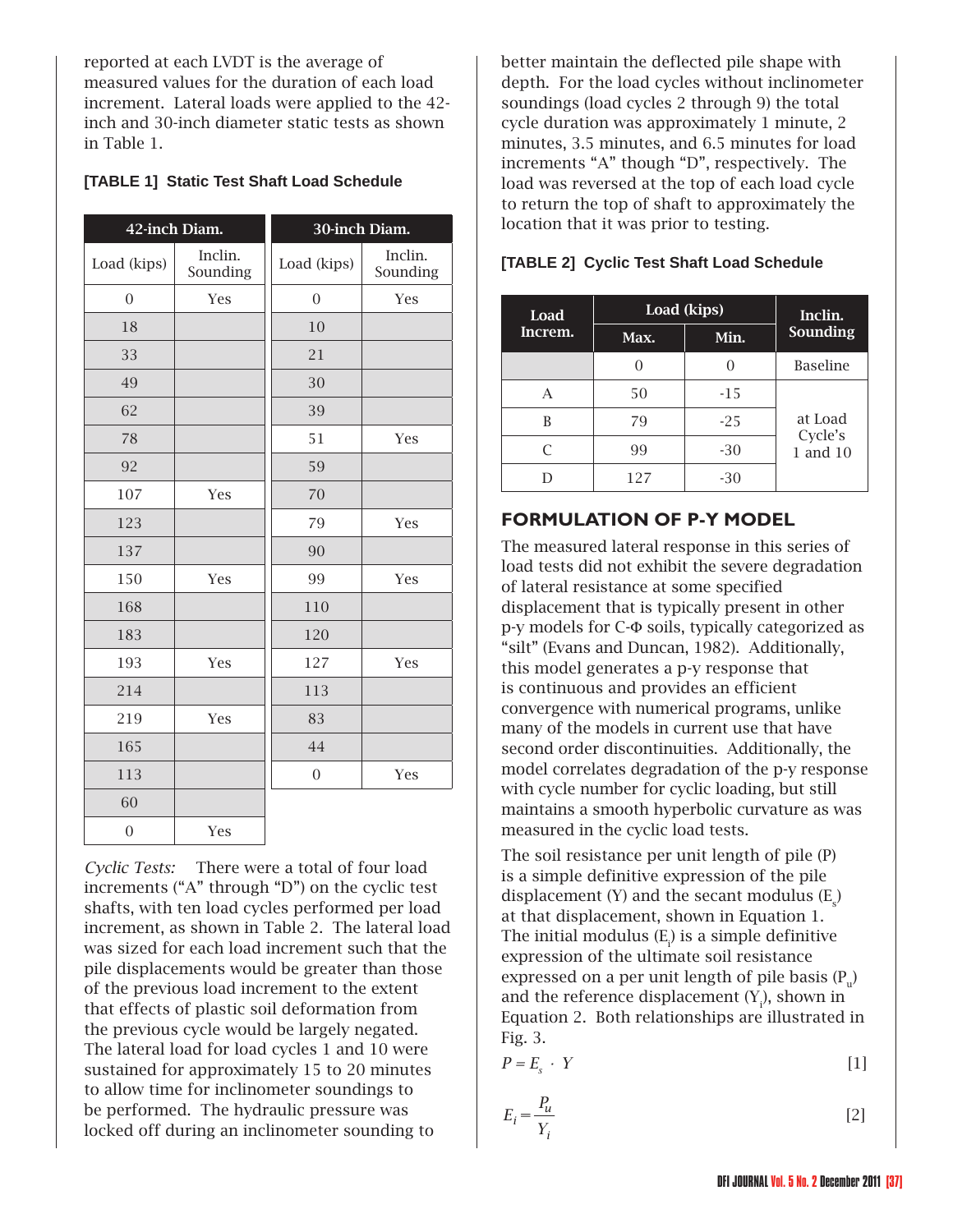Where:  $E_s$  and  $E_i$  (force / length<sup>2</sup>), Y and  $Y_i$  are (length), and P and P<sub>u</sub> are (force / length).

The magnitude of the soil resistance that will be provided at very large displacements will depend upon the value selected for use of the ultimate soil resistance expressed on a per unit length of pile basis  $(P_n)$ ; while the selection of the reference displacement  $(Y_i)$  will control the development of the soil resistance with displacement, and primarily affects the development at large pile displacements. Note that a correlation constant (*a*) will be subsequently presented which will allow for adjustments to the model for the development of soil resistance at small pile displacements [approximately 1 inch (25 mm) or less]. Additionally, a relationship will be presented to diminish the lateral response of the pile, in terms of both ultimate resistance as well as stiffness, by degrading value of ultimate soil resistance (Pu) for a given load cycle (N).



**[FIG. 3] Hyperbolic P-Y Curve for Lateral Analyses**

The secant modulus  $(E_s)$  for any given displacement (Y) is correlated by the following hyperbolic relationship involving the initial modulus  $(E_i)$  and a hyperbolic term  $(Y'_h)$ shown in Equation 3;  $Y<sub>h</sub>$  is in turn a function of the given displacement (Y), the reference displacement  $(Y_i)$ , and a dimensionless correlation constant (a) as shown in Equation 4.

$$
E_s = \frac{E_i}{1 + Y'_h} \tag{3}
$$

$$
Y'_{h} = \left(\frac{Y}{Y_i}\right) \cdot \left[1 + a \cdot e^{-\left(\frac{Y}{Y_i}\right)}\right]
$$
 [4]

### Where:  $E_s$  and  $E_i$  are (force / length<sup>2</sup>),

 $a$  and  $Y<sub>h</sub>$  are dimensionless.

The reference displacement  $(Y_i)$  is defined as the displacement at which the tangent to the P-Y curve at zero displacement (E<sub>i</sub>) intersects the Ultimate Soil resistance asymptote  $(P_n)$ . For lateral displacement of the pile, this reference displacement  $(Y_i)$  may be considered as analogous to axial quake of a perfectly elasticplastic bi-linear curve.  $Y_i$  is expressed in any consistent unit of (length).

The best fit to the load test data was obtained with a reference displacement  $(Y_i)$  equal to 0.117 inches (3 mm). It is believed that the rate at which the strength develops, primarily represented by the reference displacement  $(Y_i)$ , may be sensitive to soil type. Careful evaluation of the reference displacement  $(Y_i)$  parameter may be warranted when performing lateral analyses for piles within soil conditions that differ compared to those described herein, as this parameter may have substantial effect on the resulting pile deflections and stresses. The value of the reference displacement  $(Y_i)$  is inversely proportional to pile performance (i.e., a greater value of  $Y_i$  will allow for greater pile head displacements at a given lateral load).

The best fit to the load test data was obtained with the correlation constant (*a*) equal to 0.10. This value primarily affects the secant modulus  $(E_{s})$  at small displacements [say within approximately 1 inch (25 mm)], and is inversely proportional to the pile performance (i.e., a larger value of *a* will curtail early development of soil resistance with displacement).

By substitution of the expression for the hyperbolic term  $(Y_h)$  of Equation 4 into Equation 3, we note that the modulus ratio  $(E_{S}/E_{i})$  is a function of only the hyperbolic parameters of the correlation constant (*a*) and the reference displacement  $(Y_i)$ , as is shown in the Equation 5. Using the hyperbolic parameters  $Y_i = 0.117$ inches (3 mm) and  $a = 0.10$ , this relationship of modulus ratio ( $E_{S}/E_{i}$ ) vs. displacement (Y) is illustrated in Fig. 4. Note that relationship is independent of the pile diameters (b) and the values of ultimate soil resistance  $(P_n)$ , and thus is representative of all the tests conducted.

The ultimate soil resistance expressed on a per unit length of pile basis  $(P_n)$  is made specific to a given pile size by multiplying the ultimate soil resistance  $(P_{u0})$  available from the soil by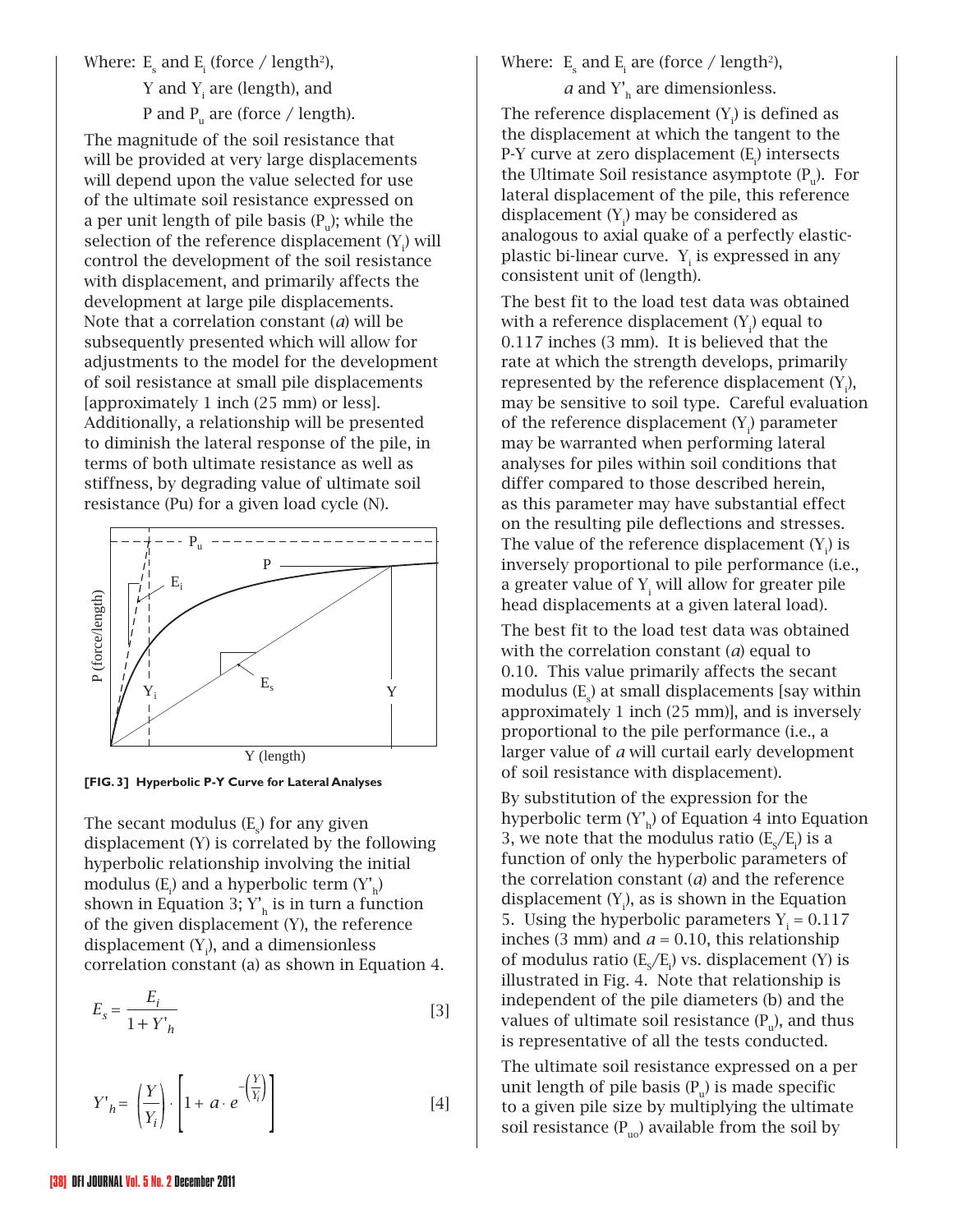

**[FIG. 4] Ratio of Secant Modulus to Initial Modulus (E<sub>s</sub>/E<sub>i</sub>) with Displacement (Y)**

the pile diameter (b), as is shown in Equation 6. Further, it is this parameter that is degraded for a given load cycle number (N) with the correlation constant  $(C_{N})$ .

$$
P_u = \frac{P_{uo} \cdot b}{1 + C_N \cdot \log(N)}\tag{6}
$$

Where: b is (length),

 $C_{N}$  and N are dimensionless,

 $P_{u}$  results in (force / length)

The best fit of cyclic degradation to the two 30 inch (762 mm) diameter shaft cyclic load test data was obtained with correlation constant  $(C_{N})$  equal to 0.24. The cyclic degradation term (denominator) reduces to 1 for N=1 (initial cycle, or static load). The value of  $C_{\text{N}}$ has a direct effect on the amount of cyclic degradation to the P-Y curve; a greater value of  $C_N$  will allow greater degradation of the P-Y curve. The degradation of  $P_u$  with increasing load cycle number (N) will also have the desired degradation effect built into the computation of the P-Y modulus values  $(E_i \text{ and } E_s)$ .

Both the initial modulus  $(E_i)$  and the secant modulus  $(E_{\alpha})$  are directly related to the pile diameter (b) as the ultimate soil resistance  $(P_{\mu\nu})$ is multiplied by the by the pile diameter (b) to yield the soil resistance per unit length of pile  $(P_n)$ , as was shown in Equation 6. It follows that the larger the pile diameter (b), the stiffer will be the lateral response. For a given ultimate soil strength expressed on a per unit area basis

 $(P_{\text{uo}})$  developing at a given rate (as defined by prescribing  $Y_i$  and  $a$ ), a larger pile diameter (b) will engage a greater amount of soil per unit length of pile, and thus will generate more load per unit length of pile (P) at any given displacement (Y). This generation of more load per unit length of pile (P) at any given displacement (Y), by definition, results in a greater initial modulus  $(E_{i}^{\prime})$ and secant modulus  $(E<sub>s</sub>)$ .

The Ultimate Soil resistance  $(P_{\text{no}})$  is the maximum amount of horizontal pressure that the soil can apply to the pile undergoing lateral deflections. In order to account for the passive soil wedge failure mechanism occurring near the ground surface of the laterally loaded pile, It is recommended herein that the value of the ultimate soil resistance  $(P_{\text{uo}})$  be reduced by 50% at the ground surface and return to the full value at a depth of 2 pile diameters below the ground surface.

CPT (cone penetration testing) results were determined to be the most reliable means by which to determine the ultimate soil resistance  $(P_{\text{no}})$ , and is made proportional to the cone tip resistance  $(q_c)$  herein by the CPT strength correlation constant  $(N_{\text{CPT}})$ , as is shown in Equation 7. Note that the parameter of ultimate soil resistance  $(P_{\text{no}})$  is dependent only upon soil strength.

$$
P_{uo} = N_{CPT} \cdot q_c \tag{7}
$$

Where:  $N_{\text{CPT}}$  is dimensionless,

 $P_{uo}$ , and  $q_c$  are (force / length<sup>2</sup>)

It was determined that the best fit of the model to the load test data was made using the cone tip resistance  $(q_c)$  profile that was previously shown in Fig. 1, and a CPT strength correlation constant  $(N_{\text{CPT}})$  equal to 0.409. Correlations with other types of in situ testing may be developed similarly based on a cross correlation with cone tip resistance (q $_{\rm c}$ ).

The static P-Y curve and the relationship of Secant modulus  $(E<sub>s</sub>)$  with displacement  $(Y)$ for the 30-inch (762-mm) diameter shafts corresponding to the CPT tip resistance value  $(q_c)$  of 22 ksf (1053 kN/m<sup>2</sup>) is shown in Fig. 5 as N=1, and is degraded with load cycle numbers  $(N = 2$  through 10) for use in the cyclic load analyses. Families of curves generated for the other values of CPT tip resistance and for the 42-inch (1067 mm) diameter shafts were similar.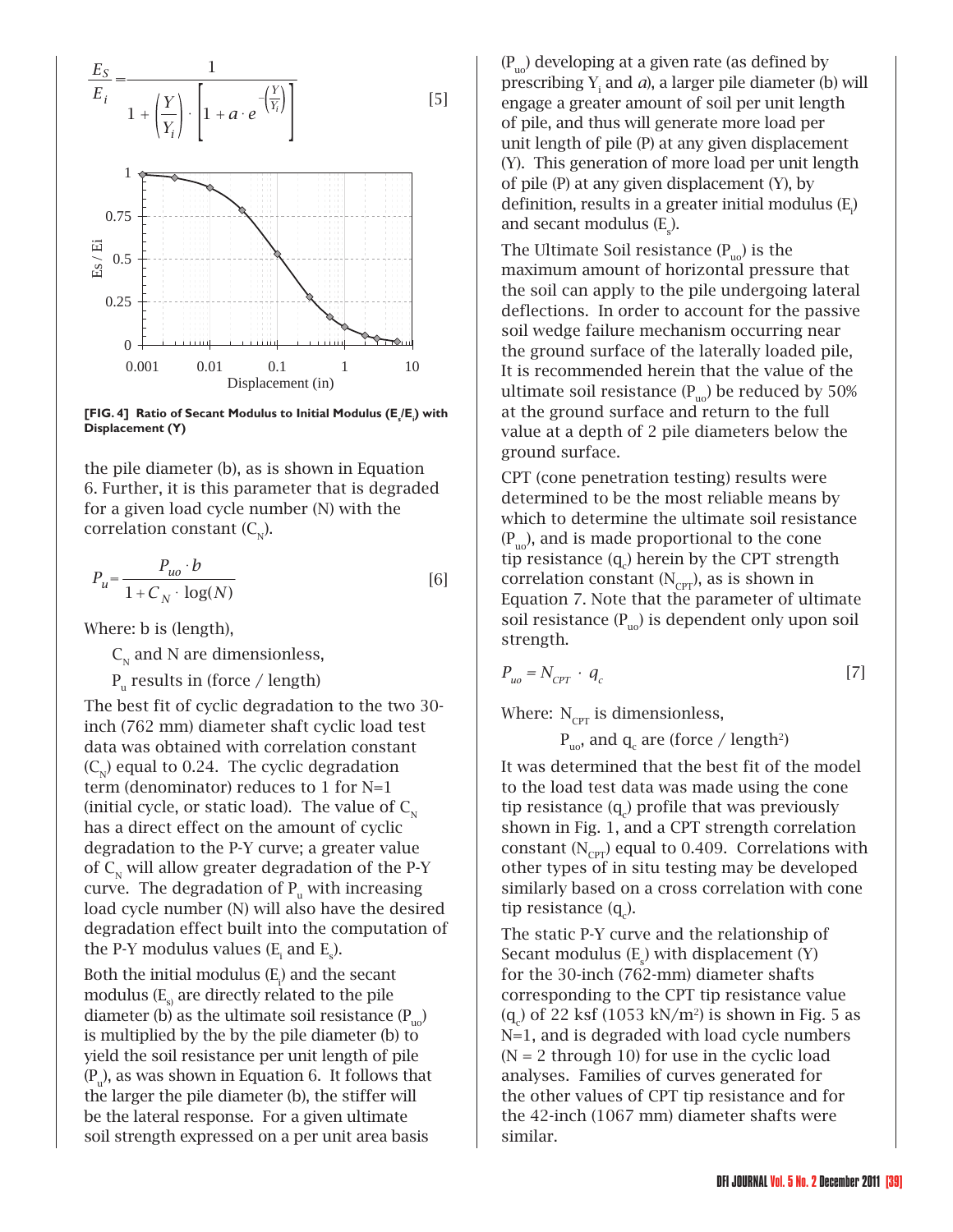

**[FIG. 5] P-Y Curves and Secant Modulus (E<sub>s</sub>), Static and Cyclic** 

#### **STEP-BY-STEP PROCEDURES FOR GENERATING P-Y CURVES**

(1) Develop an idealized profile of ultimate soil resistance  $(P_{\mu\nu})$  with depth that is representative of the strata at the pile location. The idealized profile of ultimate soil resistance  $(P_{\mu_0})$  should be reduced by 50% at the soil surface, and allowed to return to full value at a depth equal to two pile diameters. While this ultimate soil resistance  $(P_{u0})$  profile with depth can be determined by any representative strength testing (in-situ or lab), CPT testing is recommended using the cone tip resistance  $(q_c)$ in accordance with Equation 7. Note that it is most useful to break the idealized soil profile into layers wherein the cone tip resistance is either constant with depth or linearly varies with depth as these two conditions are easily accommodated by most lateral pile analyses software.

*Conduct Steps 2 through 7 for the top and bottom of each idealized soil layer*, noting that a spreadsheet is an ideal tool for these computationally intensive steps.

(2) Multiply the ultimate soil resistance  $(P_{\text{no}})$ by the pile diameter to obtain the ultimate soil resistance per unit length of shaft  $(P_{u})$  in accordance with Equation 6. For cyclic analyses, this parameter  $(P_n)$  may be degraded for a given load cycle (N) with the correlation constant  $(C_{N})$ . Do NOT select the use of a P-Y multiplier in subsequent lateral analyses (Step 8) for purposes of cyclic degradation, as the cyclic degradation of the resulting P-Y curve is already taken into account by use of Equation 6.

**(3)** Select a reference displacement  $(Y_i)$ representative of the rate at which the resistance will develop. A recommended value was presented previously along with descriptions of its effect on the resulting P-Y curve. Alternatively, a value of the initial modulus  $(\mathtt{E}_\text{\tiny{l}})$  may be selected, and then value of the reference displacement  $(Y_i)$  made in Step (4) below.

(4) Determine the initial modulus  $(E_i)$  in accordance with Equation 2.

(5) Select a number of displacements (Y) for which a representative P-Y curve is to be generated. The largest of these values must be in excess of the displacements anticipated for that layer. Concentrate the data towards the smaller displacements to better define the P-Y curve where the secant modulus values  $(E_{s})$  are changing quickly [for example this study used displacements of 0, 0.001, 0.003, 0.01, 0.03, 0.1, 0.3, 0.6, 1, 2, 3, and 6 inches (or 0, 0.025, 0.076, 0.25, 0.76, 2.5, 7.6, 15.2, 30.5, 76 and 152 mm)].

(6) Determine the secant modulus  $(E_{\rm s})$  in accordance with Equations 3 and 4 for each of the displacements in Step 5.

(7) Determine the soil resistance per unit length of pile (P) in accordance with Equation 1 for each of the displacements selected in Step 5.

(8) Using commercially available software, run a lateral load analyses using the "user specified P-Y curves" option. The P-Y curves are to be input, at every idealized soil layer, are the values of soil resistance per unit length of pile (P) obtained in Step 7 that correspond to the given displacement (Y) obtained in Step 5.

#### **COMPARISON OF MEASURED RESULTS TO P-Y MODEL**

The LPILE (v5.0) analyses of the test shafts were complicated by the nonlinear behavior of the reinforced concrete member which tended to crack and change in effective stiffness (EI) as bending occurred. This model included nonlinear EI as a function of bending by selection of LPILE "Analyses Type 3".

*Static Results:* The LPILE results are compared to the measured pile displacements with depth (shape) for the load increments where inclinometer soundings were performed in Figs. 6 and 7 using the average of the 30-inch and 42-inch (762-mm and 1067-mm) diameter pairs of static test shafts, respectively. These comparisons show good general agreement of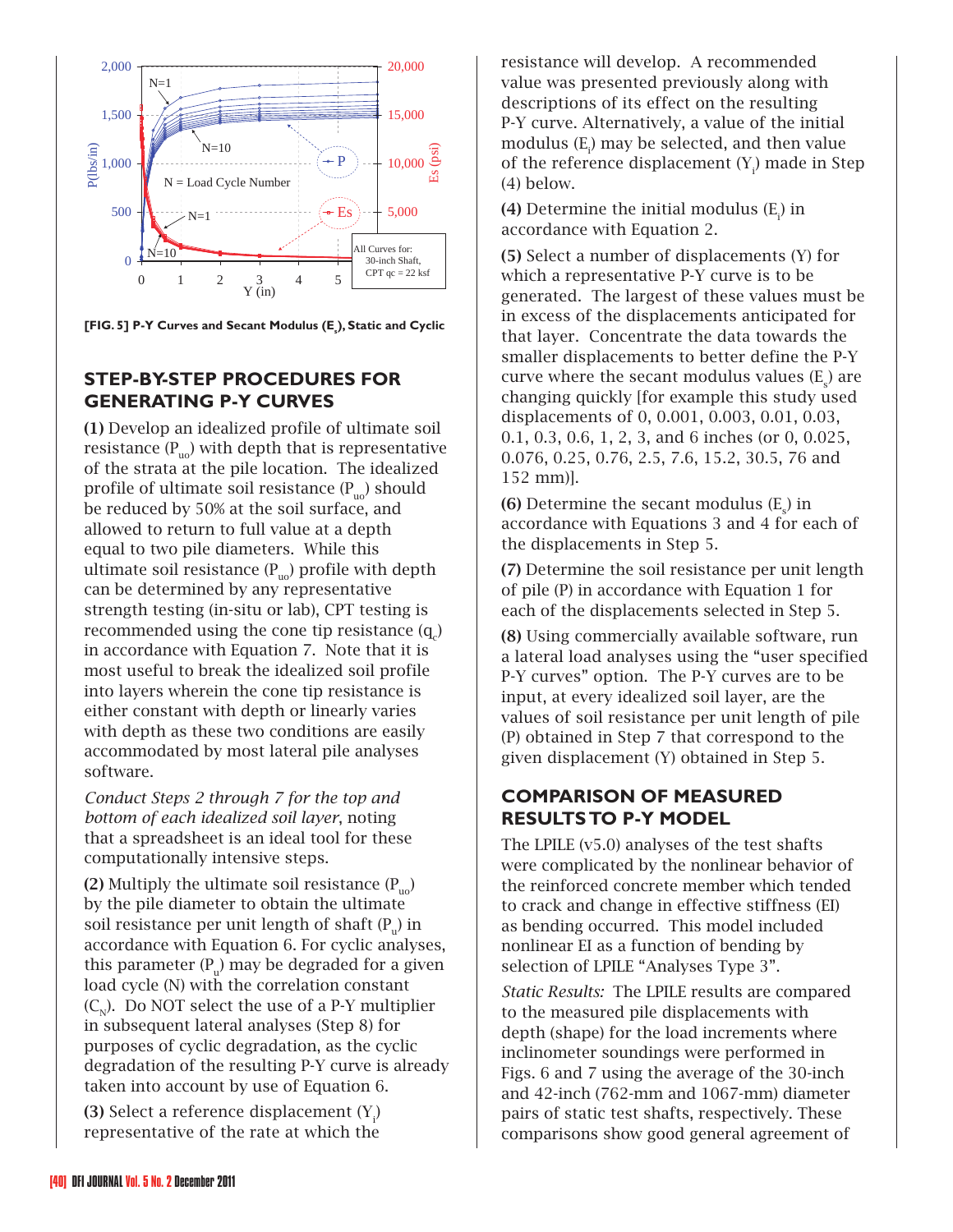pile displacement profile with depth over the wide rage of lateral loads tested (to geotechnical failure).



[FIG. 6] Average Pile Displacement Profiles for 30-Inch **Diameter Static Test Shafts**



[FIG. 7] Average Pile Displacement Profiles for 42-Inch **Diameter Static Test Shafts**

Comparisons of depth to maximum moment to that obtained from corresponding LPILE analyses in shown in Fig. 8 for the load increments where inclinometer soundings were performed. The depth to maximum moment of the test piles was determined as the point of maximum curvature. Although not directly



**[FIG. 8] Depth to Maximum Moments**

measured, the good agreement of depth to maximum moment between the measured data and the LPILE runs obtained indicated a good agreement in magnitude of the maximum moment.

The pile head lateral displacements (at the point of load application) are presented in Fig. 9. The Figure illustrates the good overall accuracy of the formulated P-Y response model used for the LPILE runs when compared to the measured static test data. The model appears to be slightly conservative for the larger 42-inch diameter shafts for predictions at pile head deflections under approximately 1 inch. The pile head displacements of the two 30-inch diameter cyclic test shafts, measured at the onset of the initial load cycle (N=1) for each of the four load increments, are also included in Fig. 9.



**[FIG. 9] Top of Shaft Displacements**

At any given lateral load, the displacement of the cyclic tests shafts (at the initial load cycle of N=1) indicate a smaller displacement than that of the static test shafts due to the load duration of the static test shafts being many times greater, resulting in a greater amount of soil creep. This difference between the statically tested 30-ich diameter shafts and the cyclically tested 30-inch (762-mm) diameter shafts (at the initial load cycle of N=1) is annotated as "Creep Adjustment for a Given Load" in Fig. 9. Further, the differences between the displacements become progressively greater with increasing lateral load. A relationship between the static and the cyclic (at the initial load cycle N=1) pile head displacements is obtained as the difference between these two curves varying with lateral load, and is shown as Fig. 10. This relationship will be utilized in subsequent presentation of the cyclic degradation results.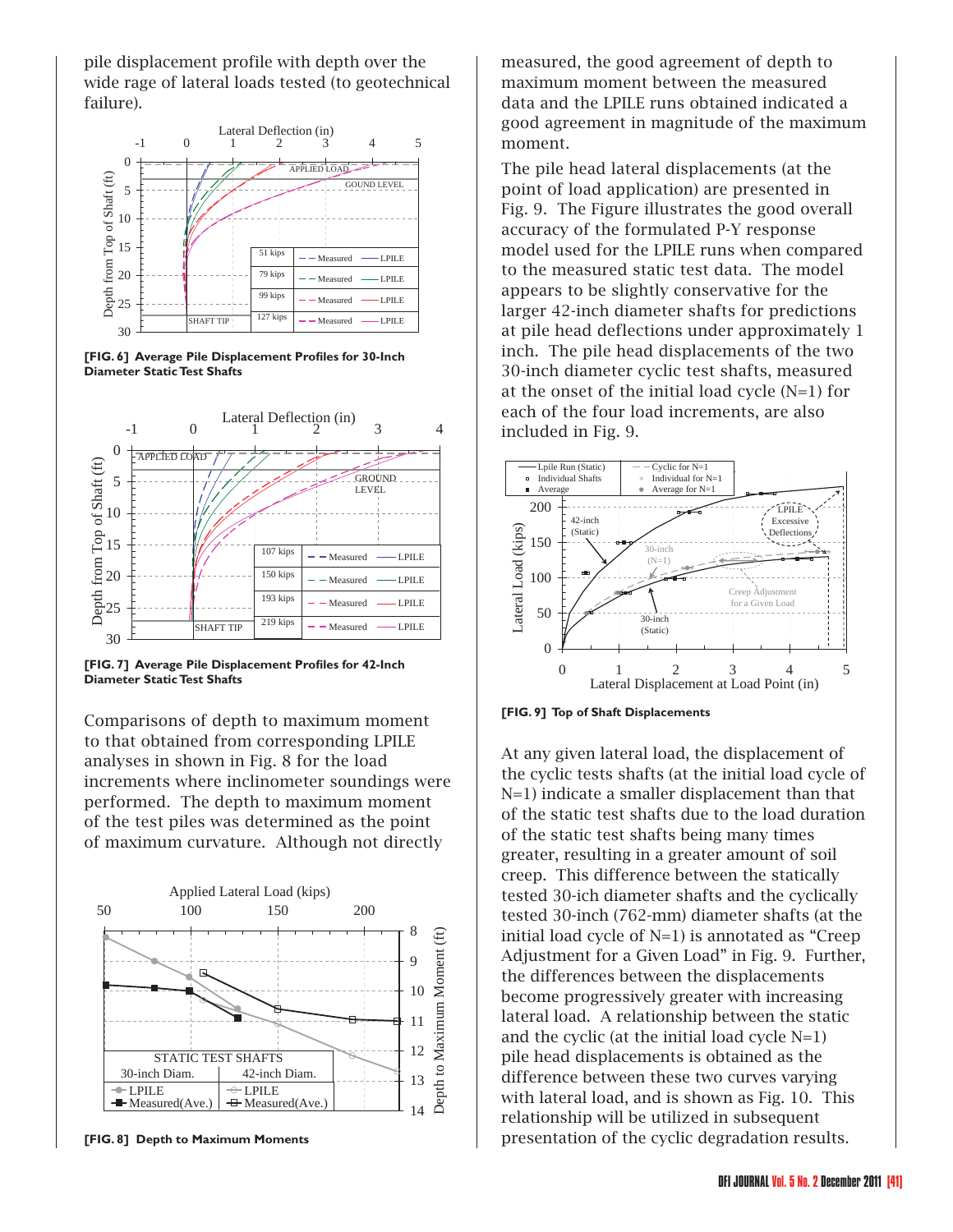

**[FIG. 10] Pile Head Creep Relationship between the Static and the Initial Cyclic Load Cycle (N=1)**

*Cyclic Degradation Results:* LPILE analyses results were compared to pile head displacement measurements (reported at the point of load application) made for all load cycles  $(N = 1$  though 10) within all four load increments (A through D). The pile head displacements obtained with LPILE were consistently in excess of that which was measured during the cyclic testing. The LPILE model developed was based upon the static test shafts with longer hold times than was maintained for cyclic tests. When adjustments were made for creep, previously shown in Fig. 10, the pile head displacements obtained with LPILE are in good agreement as shown in Fig. 11.



**[FIG. 11] Creep Adjusted Pile Head Displacements vs. Lateral Load for 30-inch Diameter Cyclic Test Shafts**

Comparisons of the ratio of the top of shaft deflection at displacements at the N<sup>th</sup> cycle to the first cycle ( $\delta_{N}$  /  $\delta_{1}$ ) are also shown vs. the top of shaft deflection at Load Cycle (N) in Fig. 12 for the creep adjusted deflections. Note that the line of data points at a given load increment are skewed at an angle to the ordinate, and further, the amount of skew increases with increasing load increments. This demonstrates

that the increase in pile head deflection with load Cycle number (N) to have a more pronounced effect as the load is increased. This is best shown in Fig. 13 where the top of shaft deflection ratio ( $\delta_{N}$  /  $\delta_{1}$ ) is shown vs. the load cycle number (N), noting the increase in angle relative to the ordinate with increasing load increment.







**[FIG. 13] Pile Head Displacement Ratio (**™**N /** ™**<sup>1</sup> ) vs. Load Cycle Number (N) for 30-inch Diameter Cyclic Test Shafts**

#### **CONCLUSION**

The method presented for generating hyperbolic P-Y curves are well suited for modeling both static and cyclic lateral loading in cemented soil (a "C-Φ" soil with both cohesive intercept and friction angle). The model makes a break from conventional p-y curve generation methodology in that for a given soil strength, a larger the pile diameter will result in a stiffer lateral response. This better matches the observed lateral response behavior, as well as making sense intuitively. Also, the smoothed curve that is produced will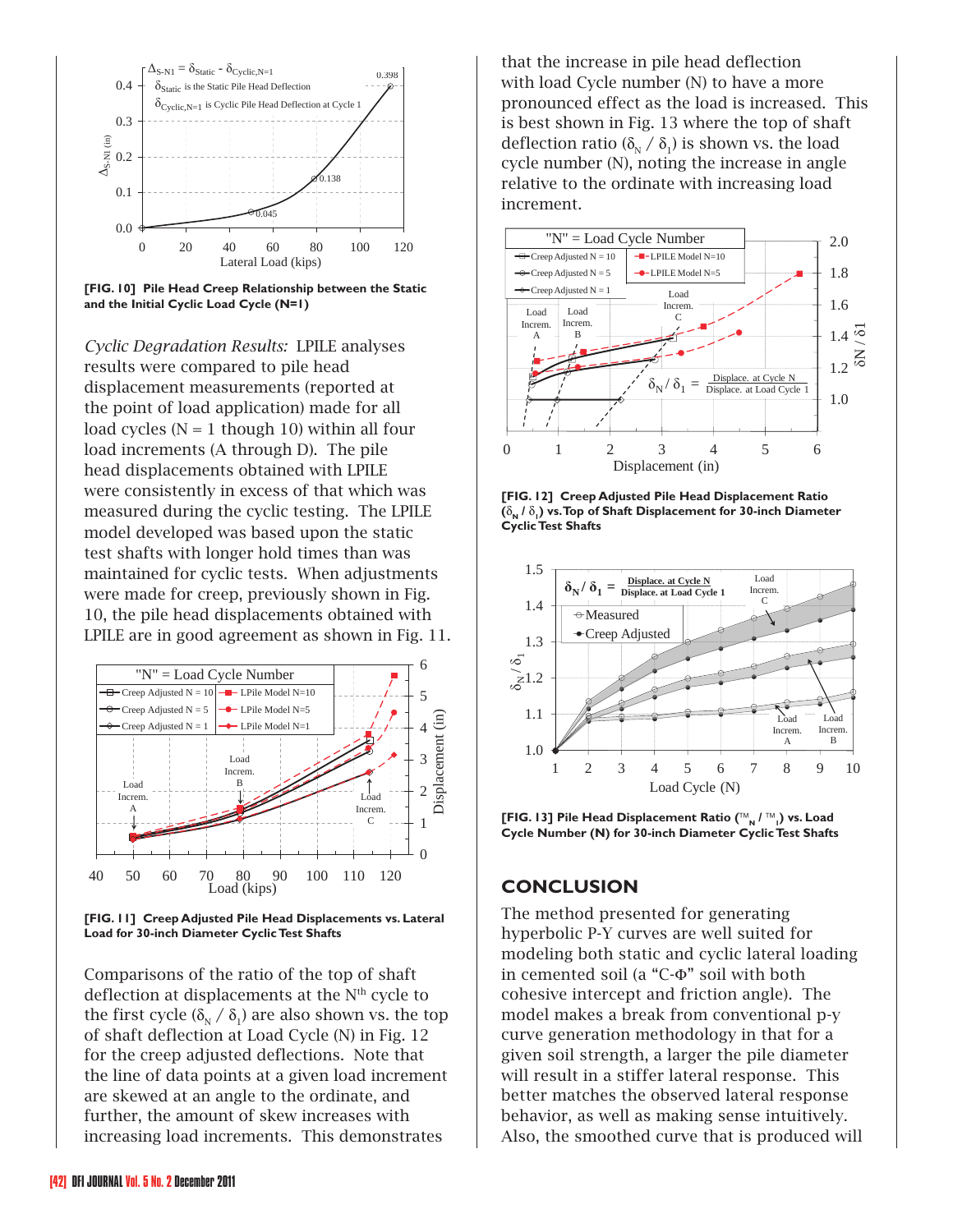be algorithm friendly as there are no second order discontinuities, common to many other methods, that have the potential to produce convergence problems.

The relationships presented easily accommodate degradation of the static curve with load cycle number (up to  $N = 10$ ). The degradation of the ultimate soil resistance per unit length of shaft will also have the desired degradation effect built into the computation of the P-Y modulus values.

The suggested values for the model parameters (including the strength parameter used correlated to the cone tip resistance from CPT testing) are well calibrated to the Loess soils at the test site, as evidenced by the good fit of the model analyses compared to the measured results for both the static and cyclic tests. A step-by-step procedure is presented for the use of the model to generate user specified P-Y curves for lateral analyses, and each parameters effect on the resulting p-y curve is discussed.

#### **ACKNOWLEDGEMENTS**

The authors wish to thank the Kansas Department of Transportation, Hayes Drilling, and Applied Foundation Testing for their contributions to this research. Their support is greatly appreciated.

#### **REFERENCES**

- 1. Evans, L.T., and Duncan, J.M. 1982. Simplified Analyses of Laterally Loaded Piles. Report No. UCB/GT/82-04, Geotechnical Engineering, Dept. of Civil Engineering, University of California, Berkeley, 1982.
- 2. Johnson, R.M., Parsons, R. L., Dapp, S.D., and Brown, D.A. 2006. Soil Characterization and P-Y Curve Development for Loess. KTRAN Report. Kansas Department of Transportation. Topeka, Kansas. 2007. 214 p.
- 3. Parsons, R.L., Johnson, R.M., Brown D.A., Dapp S.D., and Brennan J.J. 2009. Characterization of Loess for Deep Foundations. Deep Foundations Institute, DFI Journal Vol. 3 No.2 pp. 11-21